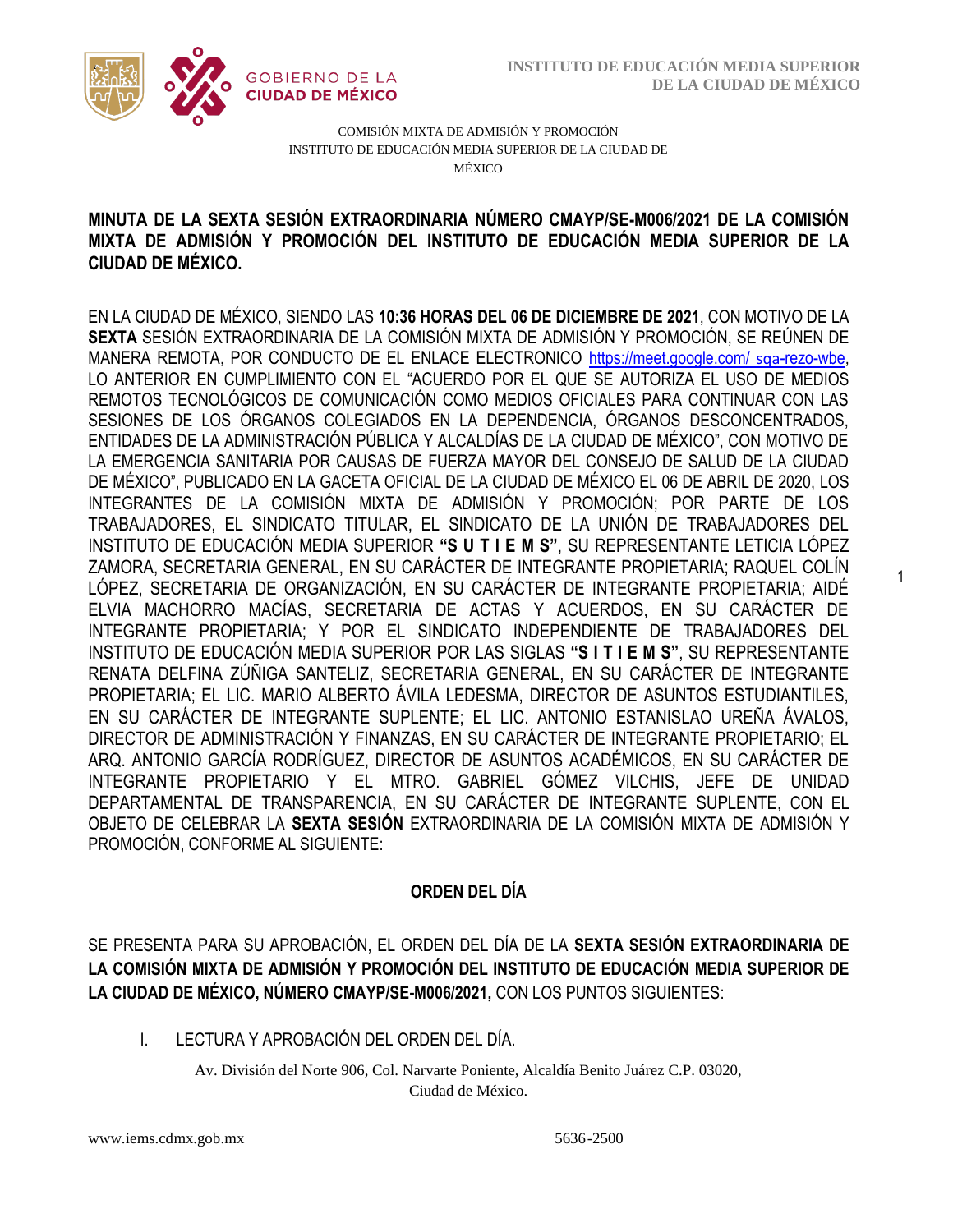

COMISIÓN MIXTA DE ADMISIÓN Y PROMOCIÓN INSTITUTO DE EDUCACIÓN MEDIA SUPERIOR DE LA CIUDAD DE MÉXICO

- II. SE PRESENTA PARA SU APROBACIÓN EL DICTAMEN **DIC-IEMS-CMAYP-039-2021.**
- III. INSTRUMENTOS Y LOGÍSTICA DE EVALUACIÓN.

# **M I N U T A**

**PRIMERO.** DE ACUERDO CON LA LISTA DE ASISTENCIA DE LOS INTEGRANTES DE LA COMISIÓN, EXISTE QUÓRUM LEGAL VÁLIDO PARA LLEVAR A CABO LA SEXTA SESIÓN EXTRAORDINARIA DE LA COMISIÓN MIXTA DE ADMISIÓN Y PROMOCIÓN.

LAS PERSONAS INTEGRANTES DE LA COMISIÓN MIXTA DE ADMISIÓN Y PROMOCIÓN DEL INSTITUTO DE EDUCACIÓN MEDIA SUPERIOR DE LA CIUDAD DE MÉXICO APRUEBAN POR UNANIMIDAD, EL ORDEN DEL DÍA DE LA SEXTA SESIÓN EXTRAORDINARIA CON LOS PUNTOS SIGUIENTES:

- I. LECTURA Y APROBACIÓN DEL ORDEN DEL DÍA.
- II. SE PRESENTA PARA SU APROBACIÓN EL DICTAMEN **DIC-IEMS-CMAYP-039-2021.**
- III. INSTRUMENTOS Y LOGÍSTICA DE EVALUACIÓN.

**SEGUNDO. -** LOS INTEGRANTES DE LA COMISIÓN MIXTA DE ADMISIÓN Y PROMOCIÓN TOMAN CONOCIMIENTO EN TODAS Y CADA UNA DE SUS PARTES EL DICTAMEN **DIC-IEMS-CMAYP-039-2021** PARA TODOS LOS EFECTOS ADMINISTRATIVOS CORRESPONDIENTES.

**TERCERA.** – ÚNICAMENTE LOS ASPIRANTES QUE **CUMPLEN CON TODOS LOS REQUISITOS,**  REALIZARÁN LA **EVALUACIÓN DISCIPLINAR,** LA CUAL TENDRÁ LUGAR LOS DÍAS 08, 09, 13, 14, 15, 16 Y 17 DE DICIEMBRE DEL PRESENTE AÑO.

LOS HORARIOS Y SEDE DE APLICACIÓN SE PUBLICARÁN EN EL PORTAL OFICIAL DEL IEMSCDMX, IDENTIFICADOS COMO "AVISO DE CONVOCATORIA PÚBLICA ABIERTA 2021".

**CUARTA. -** LOS ACUERDOS TOMADOS EN LA PRESENTE SESIÓN, SON VÁLIDOS Y SURTIRÁN SUS EFECTOS LEGALES Y JURÍDICOS EN TÉRMINOS DE LO DISPUESTO POR EL NUMERAL TERCERO, PÁRRAFO SÉPTIMO Y OCTAVO DEL "ACUERDO POR EL QUE SE AUTORIZA EL USO DE MEDIOS REMOTOS TECNOLÓGICOS DE COMUNICACIÓN COMO MEDIOS OFICIALES PARA CONTINUAR CON LAS SESIONES DE LOS ÓRGANOS COLEGIADOS EN LA DEPENDENCIA, ÓRGANOS DESCONCENTRADOS, ENTIDADES DE LA ADMINISTRACIÓN PÚBLICA Y ALCALDÍAS DE LA CIUDAD DE MÉXICO, CON MOTIVO DE LA EMERGENCIA SANITARIA POR CAUSAS DE FUERZA MAYOR DEL CONSEJO DE SALUD DE LA CIUDAD DE MÉXICO", PUBLICADO EN LA GACETA OFICIAL DE LA CIUDAD DE MÉXICO EL 06 DE ABRIL DE 2020.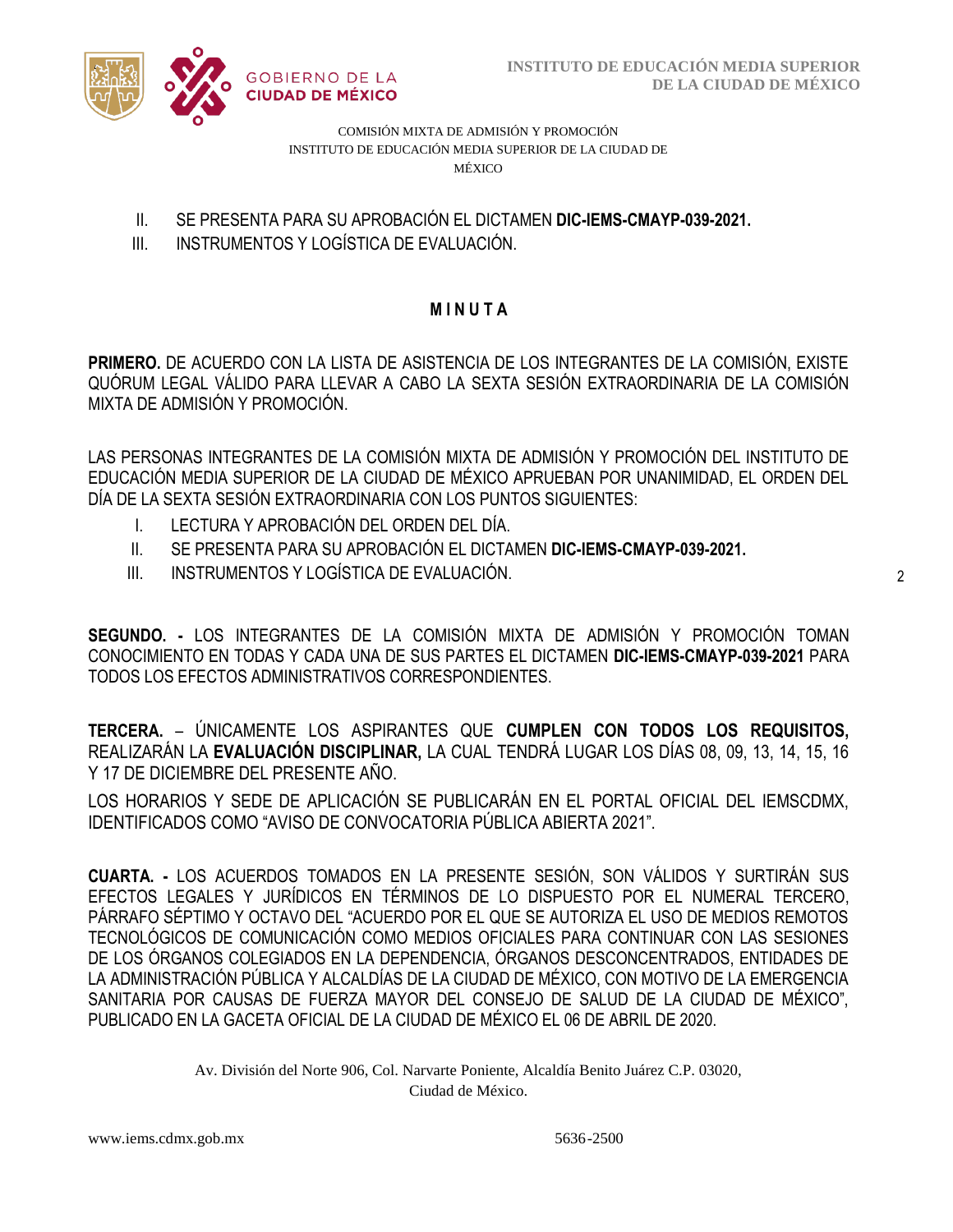

#### COMISIÓN MIXTA DE ADMISIÓN Y PROMOCIÓN INSTITUTO DE EDUCACIÓN MEDIA SUPERIOR DE LA CIUDAD DE MÉXICO

VICIO DE LA VOLUNTAD, RESPECTO DE LA MINUTA EMITIDA, LA QUE SURTIRÁ EFECTOS LEGALES A  NUMERAL CUARTADE LA PRESENTE MINUTA, Y LAS FIRMAS AUTÓGRAFAS DE LOS QUE EN ELLA **QUINTA. -** LOS INTEGRANTES DE LA COMISIÓN EXPRESARON SU CONSENTIMIENTO SIN MEDIAR ALGÚN PARTIR DE SU PUBLICACIÓN EN LA PÁGINA OFICIAL DEL INSTITUTO DE CONFORMIDAD CON EL INTERVINIERON SE ASENTARÁN UNA VEZ TERMINADA LA EMERGENCIA SANITARIA.

**----------------------------------------------------------------------------------------------------------------------------------------------------------- -----------ESTE DOCUMENTO SE FIRMA SIENDO LAS 19:32 HORAS DEL 06 DE DICIEMBRE DE 2021--------------- ----------------------------------------------------------------------------------------------------------------------------------------------------------** 

3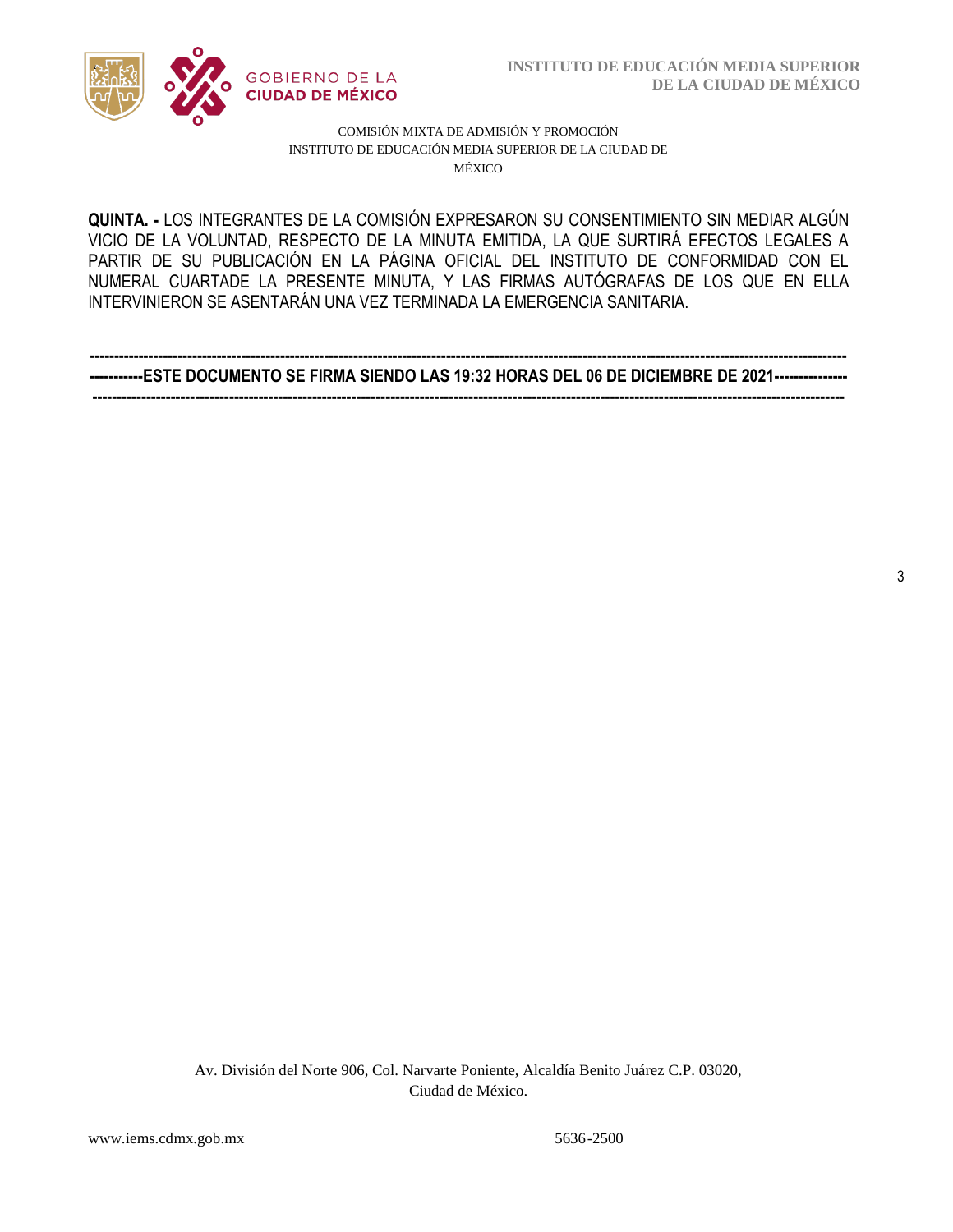

**INSTITUTO DE EDUCACIÓN MEDIA SUPERIOR DE LA CIUDAD DE MÉXICO**

COMISIÓN MIXTA DE ADMISIÓN Y PROMOCIÓN INSTITUTO DE EDUCACIÓN MEDIA SUPERIOR DE LA CIUDAD DE MÉXICO

# POR PARTE DE LOS TRABAJADORES DEL IEMS **FIRMAN LAS PARTES**

# **LETICIA LÓPEZ ZAMORA RENATA DELFINA ZÚÑIGA SANTELIZ**

INTEGRANTE PROPIETARIA

SECRETARIA GENERAL DEL SINDICATO DE LA UNIÓN DE TRABAJADORES DEL INSTITUTO DE EDUCACIÓN MEDIA SUPERIOR (SUTIEMS)

#### INTEGRANTE PROPIETARIA

SECRETARIA GENERAL DEL SINDICATO INDEPENDIENTE DE TRABAJADORES DEL INSTITUTO DE EDUCACIÓN MEDIA SUPERIOR (SITIEMS)

# **RAQUEL COLÍN LÓPEZ AIDÉ ELVIA MACHORRO MACÍAS**

INTEGRANTE PROPIETARIA

SECRETARIA DE ORGANIZACIÓN DEL SINDICATO DE LA UNIÓN DE TRABAJADORES DEL INSTITUTO DE EDUCACIÓN MEDIA SUPERIOR (SUTIEMS)

INTEGRANTE PROPIETARIA

SECRETARIA DE ACTAS Y ACUERDOS DEL SINDICATO DE LA UNIÓN DE TRABAJADORES DEL INSTITUTO DE EDUCACIÓN MEDIA SUPERIOR (SUTIEMS)